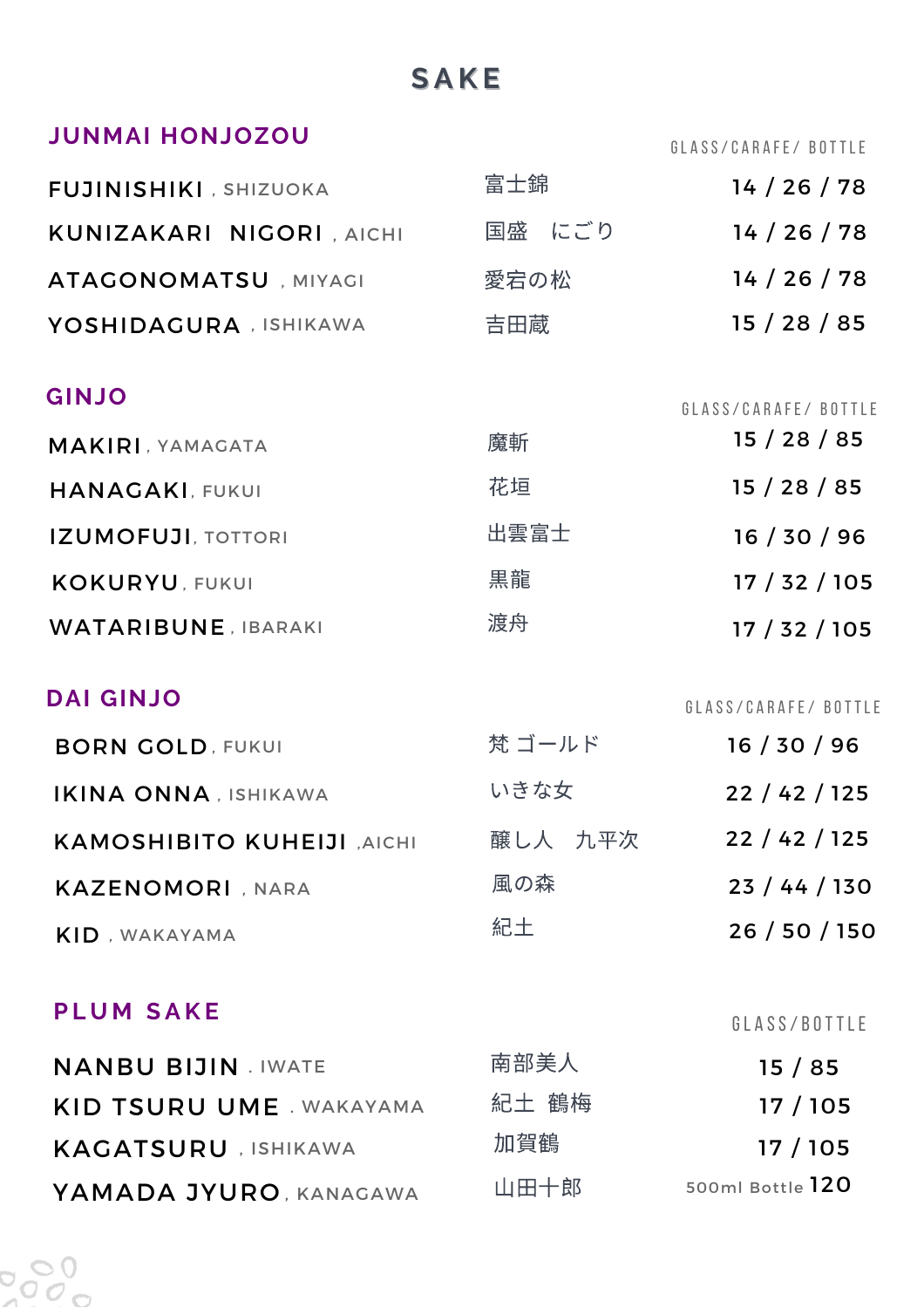# **G L A S S W I N E**

| <b>WHITE</b><br>Viognier Le Pied de Samson Domaine Georges Vernay 2015,<br><b>Condrieu France</b> | 14/65 |
|---------------------------------------------------------------------------------------------------|-------|
| Chardonnay Domaine Christophe Lepage Bourgogne Blanc,<br>2017, Burgundy France                    | 16/70 |
| Chablis Domaine de Chaude Écuelle, Chardonnay 2018, France                                        | 18/75 |
| <b>RED</b><br>Pinot Noir Barda Bodega Chacra 2020, Patagonia                                      | 16/70 |



# **N O N - A L C O H O L**

| KIRIN ALL FREE                      | beer taste 0% alcohol |  |
|-------------------------------------|-----------------------|--|
| <b>HOUSE-MADE SANSHO GINGER ALE</b> |                       |  |

# **HOT**

## **T E A**

|             | <b>GREEN TEA, FUKUOKA</b>  | 福岡八女<br>煎茶 | 6. |
|-------------|----------------------------|------------|----|
|             | <b>HOUJI TEA</b> , FUKUOKA | ほうじ茶 福岡八女  | 6  |
|             | BUCKWHEAT TEA , NAGANO     | 蕎麦茶 長野星野村  | 6  |
| <b>ICED</b> | <b>BARLEY TEA</b> 麦茶       |            | 5. |
|             | OOLONG TEA 烏龍茶             |            |    |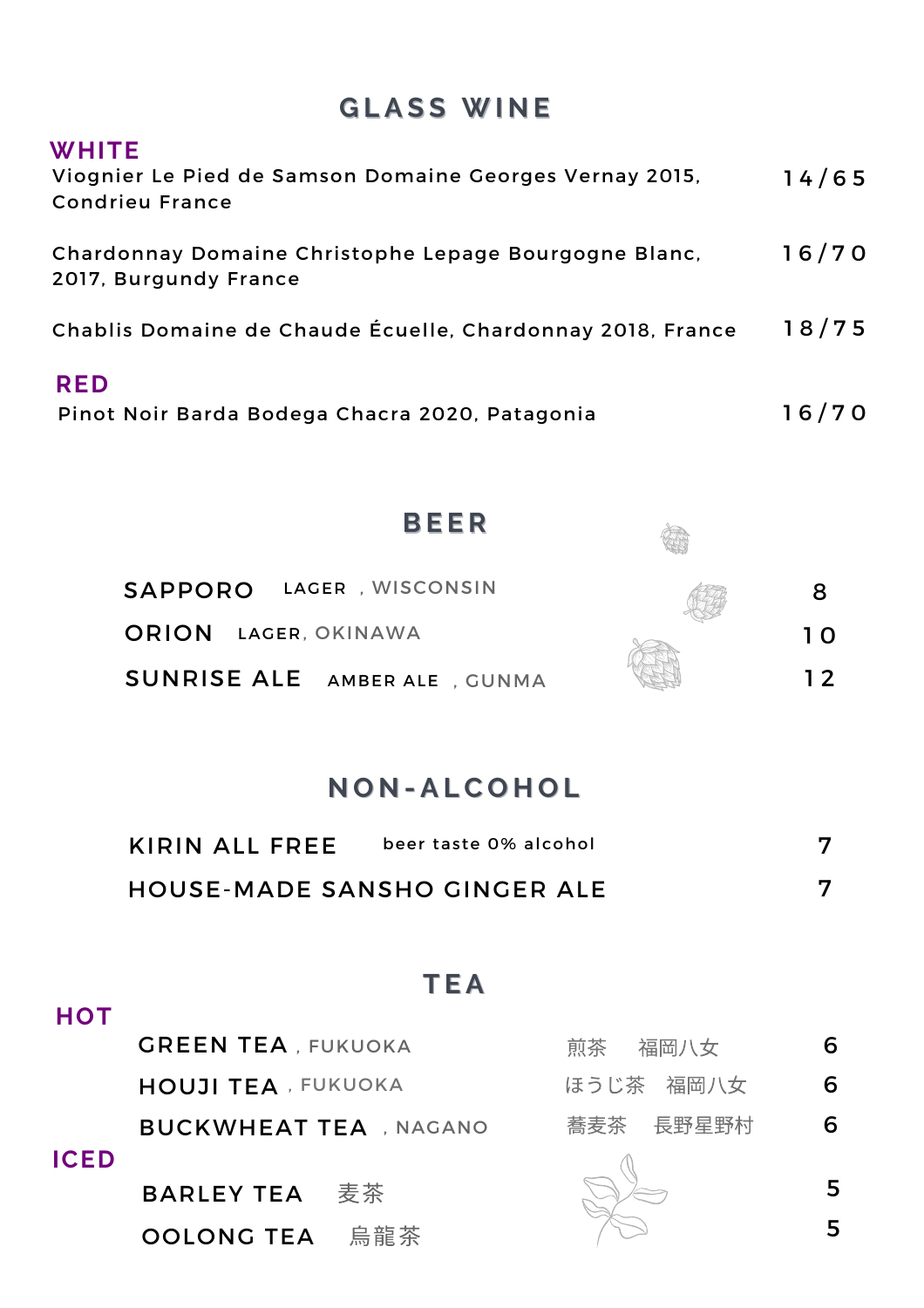#### **S P E C I A L B O T T L E S**

#### **P R E M I U M S A K E**

Kokuryu RYU Fukui 黒龍 龍...160

Masumi sparkring Nagano 真澄 泡酒...160

TANAKA1789 X CHARTIER 500ml Miyagi...220

Shichihonyari SHIZUKU 500ml Shiga 七本槍 雫...250

Wataribune Ibaraki 渡舟...280

Tukasabotan Kouchi 司牡丹...280

Yukinobosha Akita 雪の茅舎...280

Izumibashi RAKUFUMAI Kanagawa 泉橋 楽風舞 生酛...300

Kamoshibito Kuheiji Domaine KURODASHO Aichi 醸し人九平次 黒田庄田高...330

Akabu GOKUJO NO KIRE Iwate 赤武 極上ノ斬...330

Kaika TOBINDORI SHIZUKU Tochigi 開華 斗瓶取り雫酒...350

Okunomatsu SHIZUKU Fukushima 奥の松 雫酒...360

Otokoyama Hokkaido 男山...360

Katsuyama AKATSUKI Miyagi 勝山 暁...380

Maboroshi Hiroshima 幻...380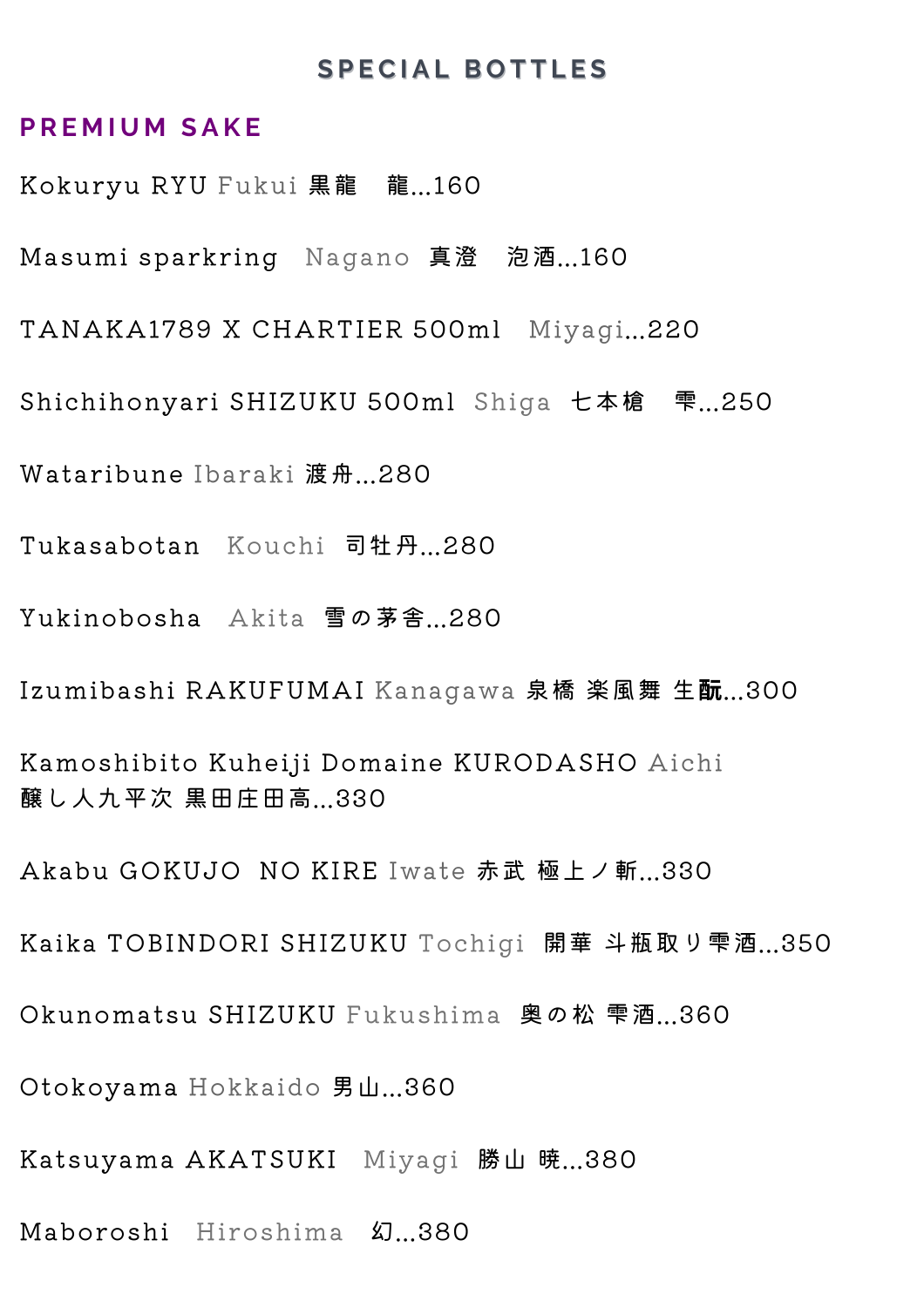### **S P E C I A L B O T T L E S**

### **O N E O F A K I N D**

Masumi No.7 Nagano 真澄7号...370

Kokuryu SHIZUKU Fukui 黒龍 しずく...390

Tatsuriki Whisper of Rice KAMIMIKUSA Hyogo 龍力 米のささやき 上三草...520

Yuki no Bosha KACHOGESSEKI Akita 雪の茅舎 花鳥月夕...550 Yukino bosha CHOSETSU Akita 雪の茅舎 聴雪...750

Kikuhime 2008 BY Ishikawa 菊姫 平成二十年 BY...850 Kikuhime 2005 BY Ishikawa 菊姫 平成十七年 BY...800 Kikuhime 2003 BY Ishikawa 菊姫 平成十五年 BY...800

Tatenokawa KYOKUGEN Yamagata 楯野川 極限...990

Kid MURYOZAN Wakayama 紀土 無量山...1,200

Kubota TSUGU Niigata 久保田 継...1,200

Noguchi Naohiko Limited Edition Ishikawa 野口尚彦...1600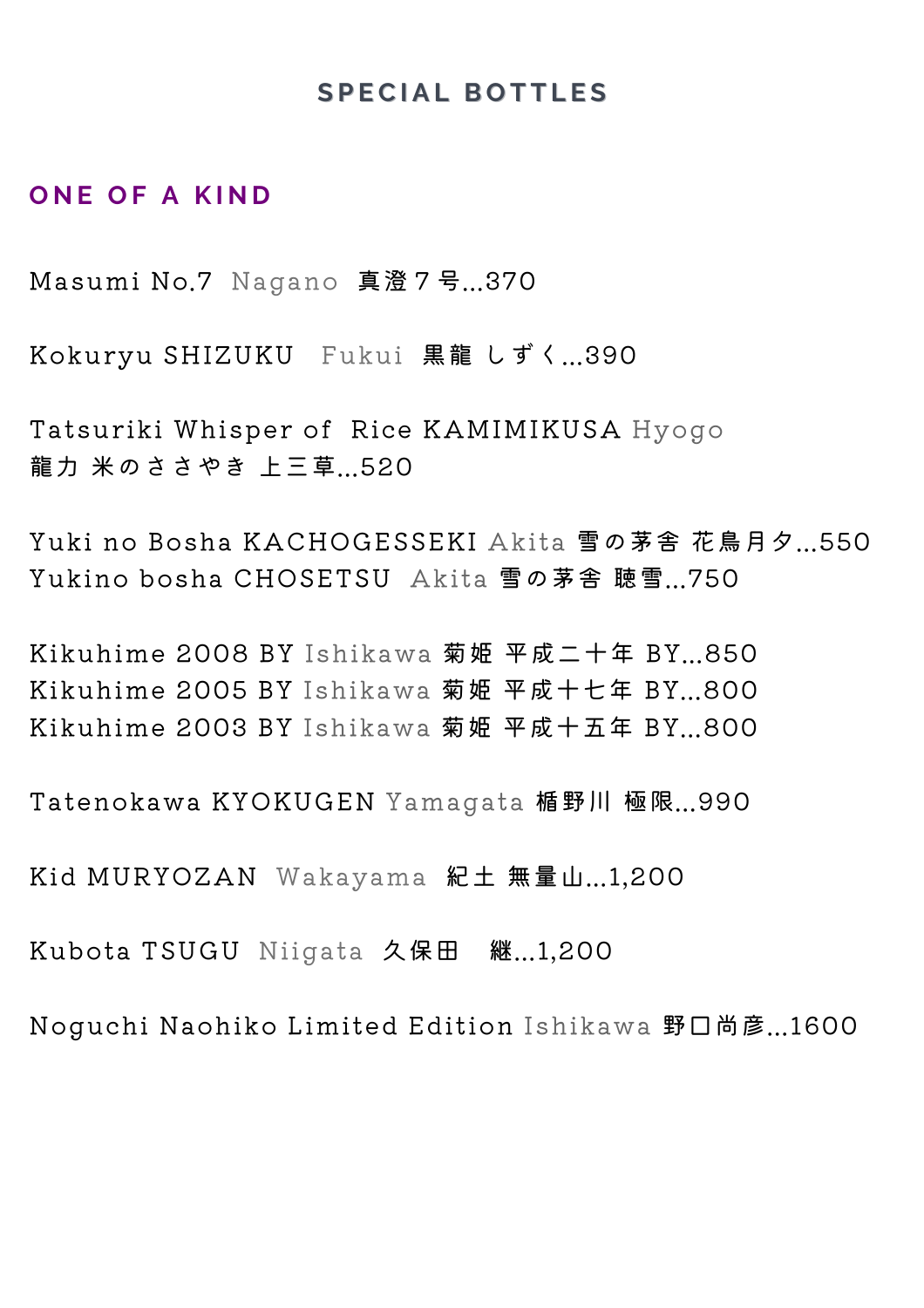# **W I N E S**

## **CHAMPAGNE**

Robert Moncuit Extra Brut Les Grands Blancs NV.....**140** Arnaud Moreau, Bouzy Grand Cru Brut Nature 'Arrakis' NV.....**150** Michel Gonet Grand Cru Mesnil sur Oger 2012.....**150** Ruinart Blanc de Blancs Brut, NV.....**220** Taittinger Brut Comtés De Champagne Blanc De Blancs 2006.....**500** David Leclapart L'apota, 2008.....**530** Roederer Cristal, 2009.....**600**

## **WHITE WINE**

Viognier Le Pied de Samson Domaine Georges Vernay 2015, Condrieu France.....**14/65** Chardonnay Domaine Christophe Lepage Bourgogne Blanc, 2017, Burgundy France.....**16/70** Chablis Domaine de Chaude Écuelle, Chardonnay 2018, Chablis France.....**18/75** Vignoble Dauny Sancerre Caillottes 2020, Loire France.....**80** Savennieres Clos Galerne, Chenin Blanc 2019, Loire France.....**90** Kisvin Koshu Reserve, 2017, Yamanashi, Japan.....**120** Marcel Hugg Riesling Grand Cru Altenberg de Bernheim, 2015 Alsace, France.....**120** Penfolds Bin 51 Riesling 2017 Eden Valley Australia.....**120** MTGA Riesling, 2018, Dry Creek Valley, CA.....**120** Eden Rift Estate Chardonnay, 2016 Cienega Valley CA.....**120** Domaines Ott Blanc de Blancs Clos Mireille 2016 Cotes de Provence France.....**130** Chateau La Nerthe Chateauneuf-du-Pape 2018, Rhone France.....**150** Hunnicut Chardonnay, 2017 Mill Station Vineyard, Sonoma Coast CA.....**160** Chassagne-Montrachet L. Jadot 2018, Burgundy France.....**180**